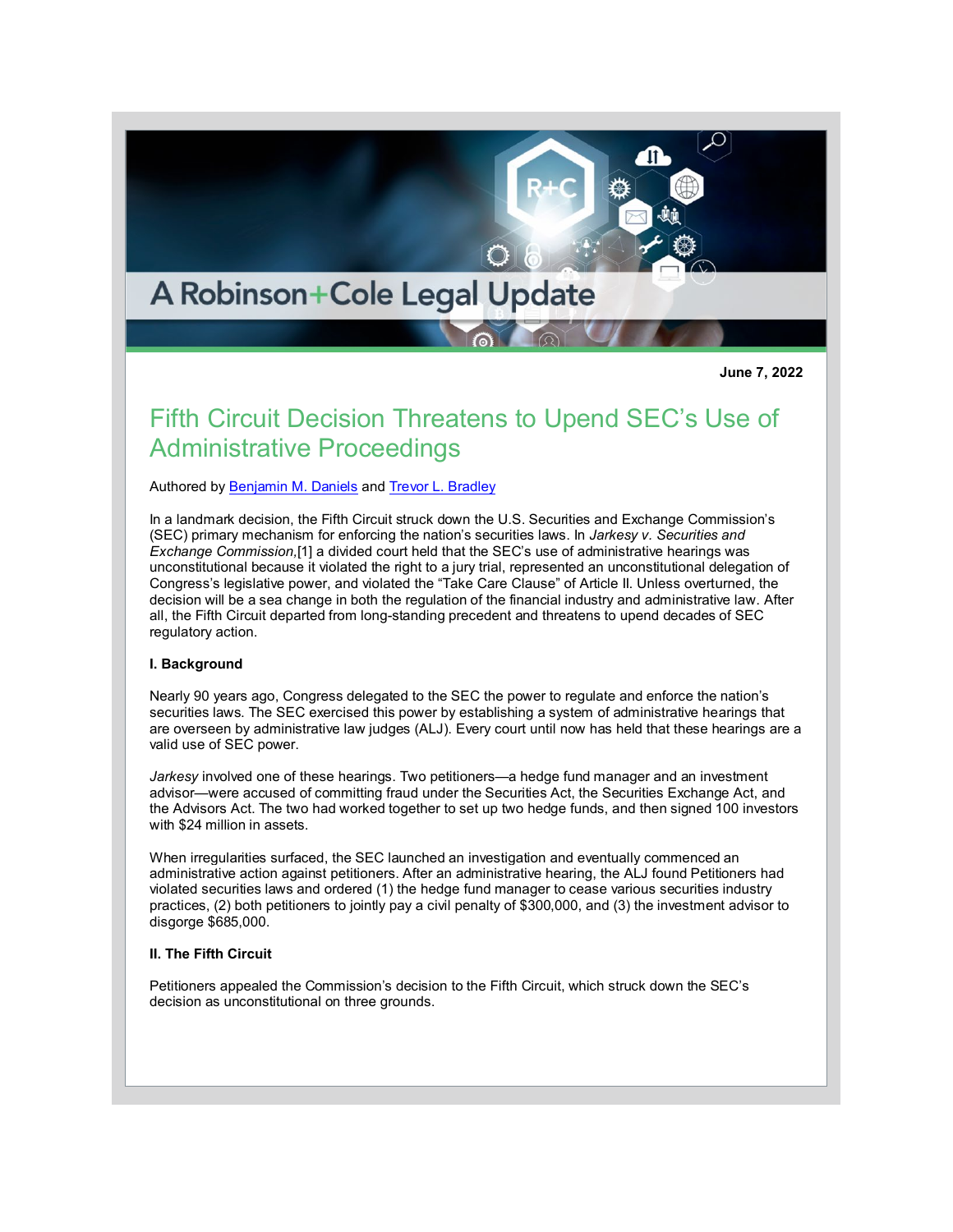## *A. Right to a Jury*

First, the Court held that the administrative hearings violated the Seventh Amendment right to a jury trial. The Court reasoned that the Seventh Amendment guarantees a right to a jury trial "at common law." Courts have traditionally held that "private rights" that were protected at the common law must be heard by a jury, while "public rights" can be decided without one.

The public-private right debate was at the heart of the Court's opinion. The Court found that securities fraud was a private right because it was "quintessentially about the redress of private harms." The Court drew analogies to the common law rights in fraud and actions in debt and decided there was no public right that would excuse the right to the jury. In making that decision, the Court held that codifying a private right did not transform it into a public right.

#### *B. Improper Delegation of Power*

The Court also took the extraordinary step of finding that Congress had improperly delegated its legislative power to the SEC. This "non-delegation doctrine" rests on the idea that Article I of the Constitution gives Congress (and only Congress) the power to create laws. Congress can delegate some of its power, but it must provide "intelligible principles" to guide that delegation. The doctrine is unpopular and rarely used—the Supreme Court has used it only three times.

The Fifth Circuit nonetheless dusted off the doctrine and held that Congress failed to provide an "intelligible principle" for choosing whether to use juries or ALJs to adjudicate violations of the securities laws. The Court held that Congress offered no guidance whatsoever, which was therefore an unconstitutional delegation of its authority.

# *C. Protections for ALJs Violates the Take Care Clause*

Finally, the Court held that the SEC had violated the Take Care Clause of Article II of the Constitution. This provision requires the President to "take Care that the Laws be faithfully executed." The Supreme Court has held that this provision guarantees the President adequate power over officers' appointment and removal.

The Fifth Circuit first established the amount of control the President had over the ALJs. Relying on a recent Supreme Court decision, *Lucia v. Securities and Exchange Commission.* [2], the Fifth Circuit held that SEC ALJs are "inferior officers" for purposes of the Take Care Clause because they have substantial authority within SEC enforcement actions [3]. The Court deemed that this meant the President needed to "take care" that these "inferior officers" were faithfully executing the law.

The Court then held that the layers of SEC administration prevented the President from adequately and directly supervising these ALJs. Specifically, SEC ALJs can be removed only by the SEC Commissioners if good cause is found by the Merits Systems Protection Board (MSPB). The SEC Commissioners and MSPB members can be removed only by the President for cause. In other words, an ALJ cannot be removed unless there is "cause" for removal and the President cannot remove the person making that "cause" determination unless there is a separate "cause" for removal.

#### **III. Impact of the Fifth Circuit's Ruling**

If the decision stands, it would severally hamper the SEC's enforcement efforts in in the Fifth Circuit (which includes Texas, Louisiana, and Mississippi), effectively preventing the agency from using its established mechanisms to issue civil penalties in those states. Instead, all such enforcement actions would have to be brought in federal court.

The decision also calls into question nearly all administrative agency action. Dozens of federal agencies use similar processes, including the Environmental Protection Agency, Commodity Futures Exchange Commission, Consumer Financial Protection Bureau, Federal Trade Commission, and National Labor Relations Board. Should the decision stand, it is likely dozens of lawsuits challenging the administrative actions of these other agencies will follow.